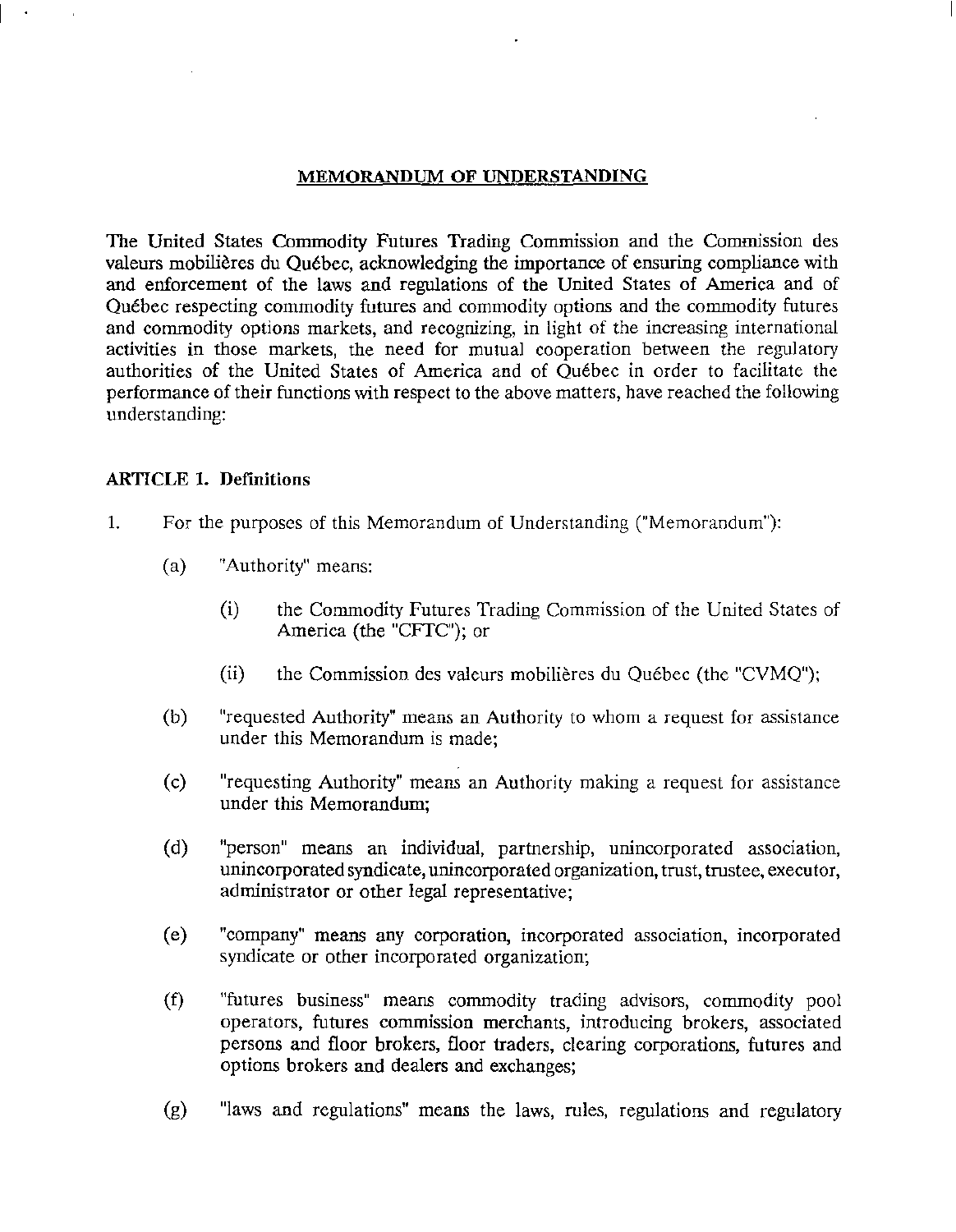policies concerning the regulation of commodity futures and commodity options and the commodity futures and commodity options markets including, without limitation:

- (i) misrepresentation or the use of fraudulent, deceptive or manipulative practices in connection with the offer, purchase or sale of any commodity futures or commodity options contract;
- (ii) the making of a false or misleading statement or any material omission in any application or report made to the Authorities;
- (iii) the conduct of commodity futures or commodity options trading on, or subject to the rules of, the markets of the requesting Authority;
- (iv) the conduct of futures businesses or reporting requirements imposed on such businesses; and
- (v) the financial and other qualifications of those engaged in or in control of futures businesses.

In case of any dispute over the meaning of any term used in this Memorandum, the parties will define the terms herein in accordance with the relevant laws of the jurisdiction of the requesting Authority.

# ARTICLE 2. General Principles

- 1. This Memorandum sets forth a statement of intent of the Authorities regarding mutual assistance and exchange of information between the Authorities for the purpose of facilitating a requesting Authority's efforts to secure enforcement of or compliance with its laws and regulations. This Memorandum does not modify or supersede any laws or regulations in force in, or applying to, the jurisdictions of the Authorities. This Memorandum does not modify or supersede the Financial Information Sharing Memorandum of Understanding between the Authorities dated September 23, 1991, or the arrangements between the Authorities concerning orders of the CFfC under Part 30 of its Regulations.
- 2. The execution of this Memorandum does not prohibit an Authority from taking measures other than as provided herein to obtain information, evidence or other documents located in the jurisdiction of the other Authority or in the possession or under the control of a person in the jurisdiction of the other Authority for a purpose within the scope of this Memorandum, provided that such Authority: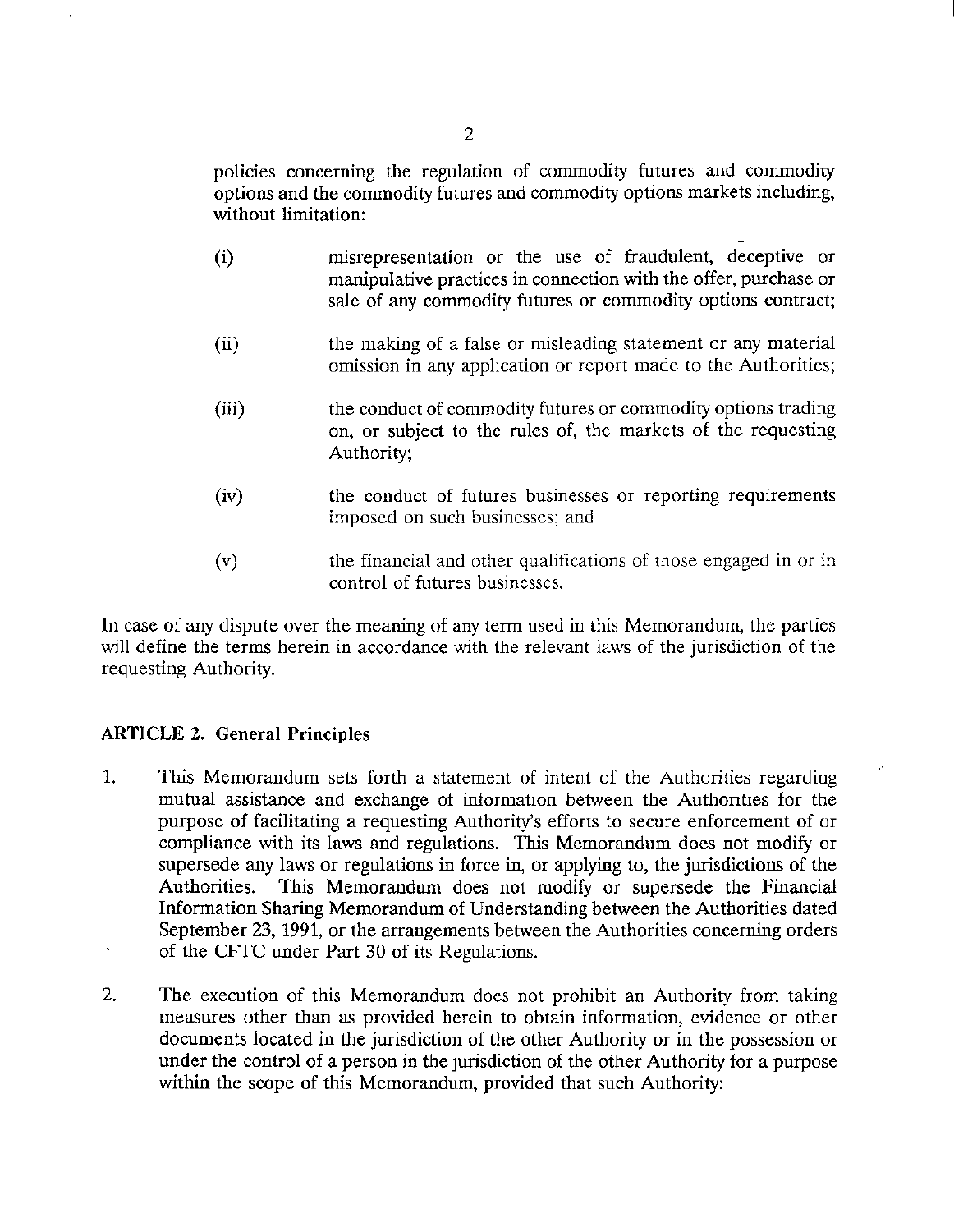(a) where the information is located within the jurisdiction of the other Authority, makes a request for assistance pursuant to this Memorandum to such other Authority prior to taking such other measures;

I

- (b) notifies the other Authority before using other measures not specifically contemplated by this Memorandum;
- (c) utilizes moderation and restraint in taking such additional measures; and
- (d) consults, if so requested, concerning how such measures may affect the interests of the other Authority and its government.
- 3. Notwithstanding the restrictions with respect to obtaining certain information, evidence or other documents set out in paragraph 2 of this Article, an Authority:
	- (a) may communicate with any person or company in the jurisdiction of the other Authority that voluntarily agrees to provide the information, evidence or other documents requested; and
	- (b) may make requests for information on an informal basis and without compliance with the terms of this Memorandum where the relevant information is available from any public soarce in the jurisdiction of the other Authority.
- 4. The provisions of this Memorandum will not give rise to a right, directly or indirectly, on the part of any person or company to obtain, suppress or exclude any information or to challenge the execution of a request for assistance under this Memorandum.

## ARTICLE 3. Scope of Assistance

- 1. In accordance with the laws and regulations of their respective jurisdictions, the Authorities will provide the fullest mutual assistance, within the framework of this Memorandum, in response to a request concerning enforcement of or compliance with their respective laws and regulations. To the extent permitted by the law of the requested Authority, such assistance will be provided even where the subject matter of the request for assistance does not constitute a violation of the laws and regulations of such Authority.
- 2. The assistance available under this Memorandum includes, without limitation:
	- (a) obtaining information and providing access to information in the files of the requested Authority;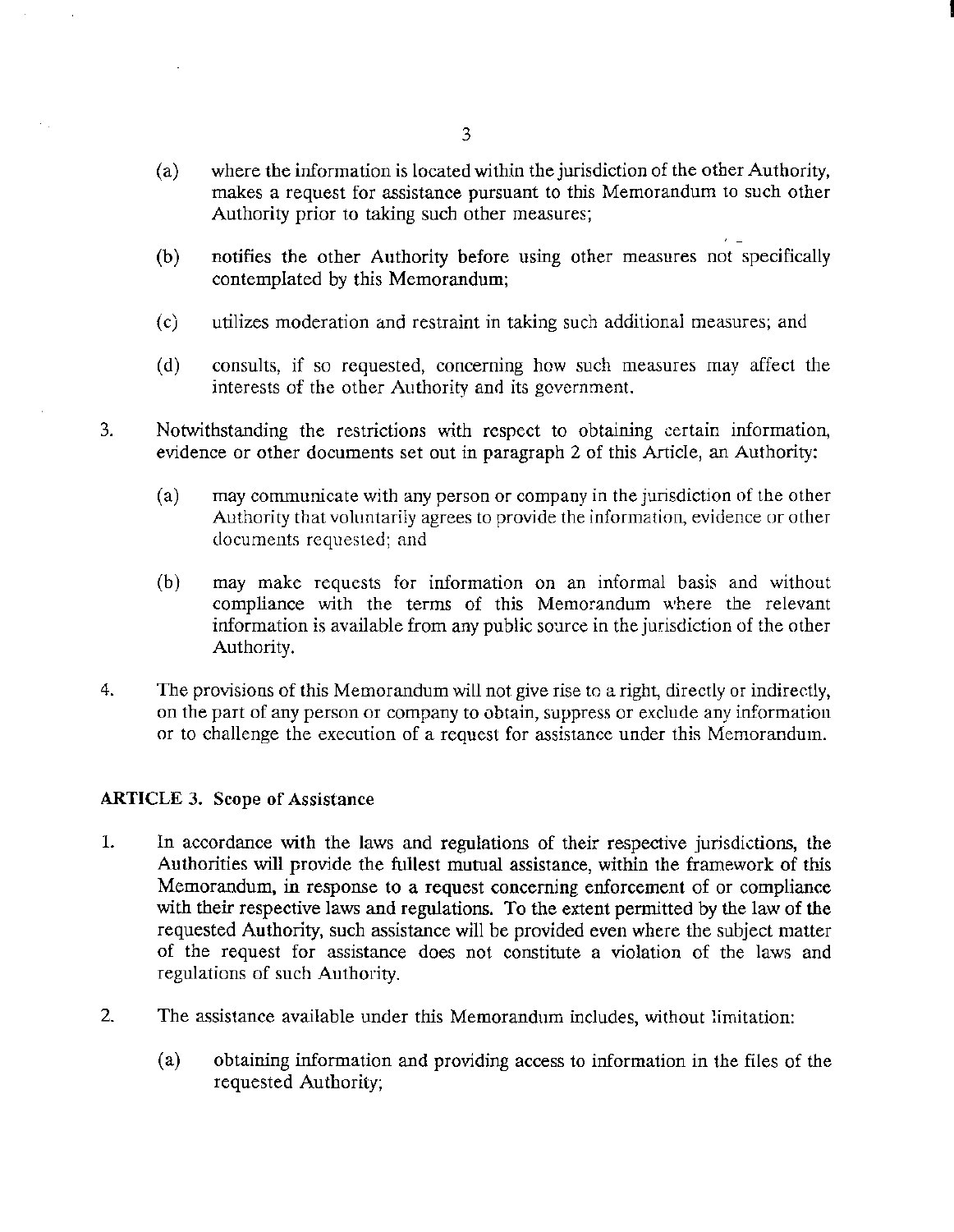- (b) obtaining statements, including statements under oath, of persons by the requested Authority; and
- (c) obtaining information and documents from persons and companies.

## ARTICLE 4. Requests for Assistance

- 1. Requests for assistance will be made in writing and addressed to the requested Authority's contact officer as listed in Appendix A
- 2. The requesting Authority will specify, in a request for assistance, the following:
	- (a) the information sought by the requesting Authority;
	- (b) a general description of both the matter which is the subject of the request and the purpose for which the information is sought;
	- (c) the persons or companies suspected or believed by the requesting Authority to possess the information sought or, where the requesting Authority is knowledgeable thereof, the places where such information may be obtained;
	- (d) the laws and regulations pertaining *to* the matter which is the subject of the request;
	- (c) whether the presence and participation of its representatives is desired during the taking by the requested Authority of statements of persons in connection with the request; and
	- (f) the desired time period for the reply.
- 3. In the event of urgency, requests for assistance and replies to such requests may be made by summary procedures or by means of communication other than the exchange of letters, provided that they are confirmed in the manners prescribed in paragraphs 1 and 2 of this Article.
- 4. A request for assistance under this Memorandum may be denied by the requested Authority:
	- (a) where the execution of the request for assistance would require the requested Authority to act in a manner that would violate the Constitution or laws of the jurisdiction of the requested Authority;
	- (b) where the request for assistance is not in accordance with the provisions set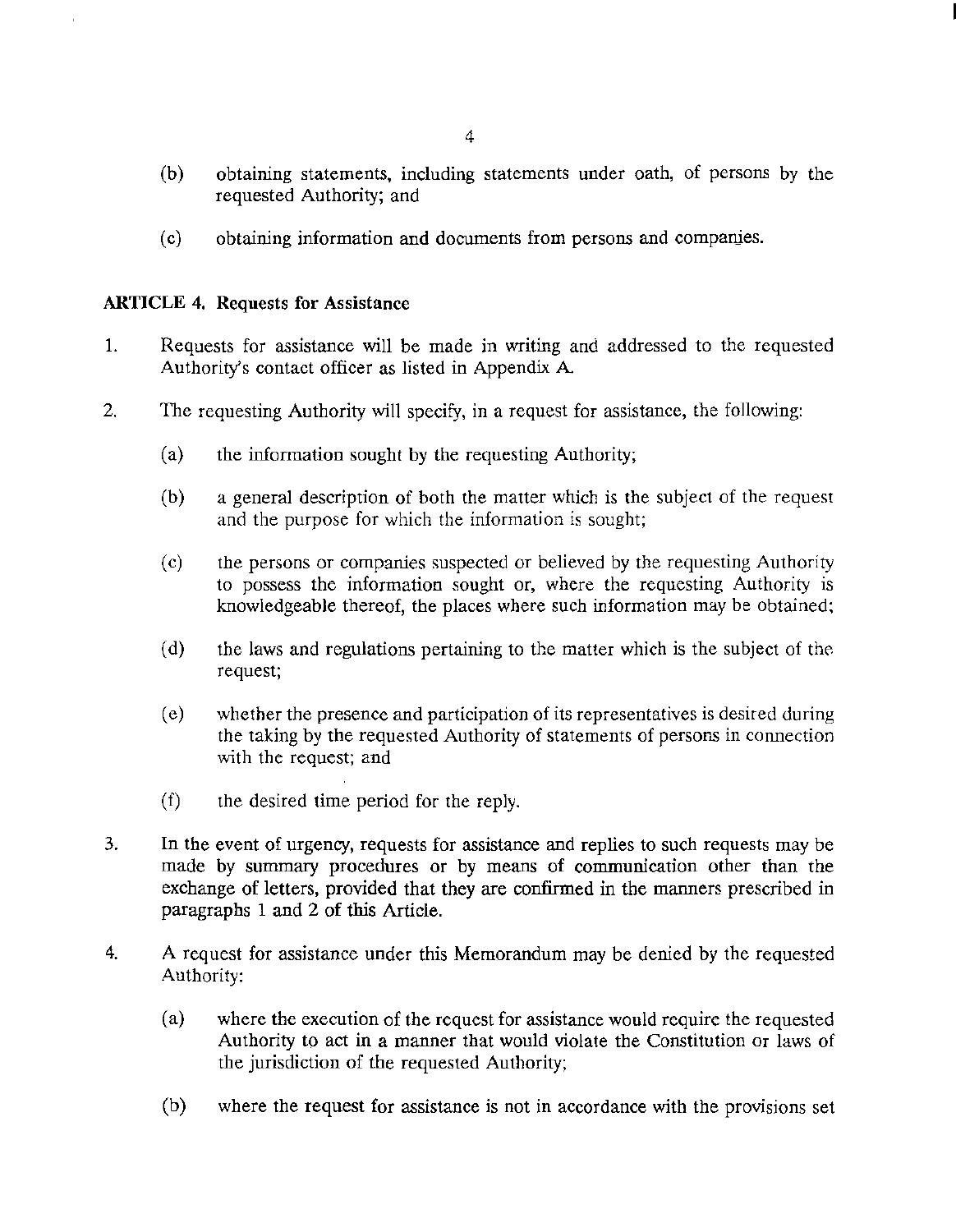forth in this Memorandum;

(c) where the conditions outlined in paragraph 2 of Article 10 are applicable and an arrangement with respect to costs, pursuant to that paragraph, has not been finalized to the satisfaction of the requested Authority; or

I

- (d) on grounds of public interest.
- 5. The requested Authority will consider whether there may be other assistance it can give where it cannot completely accept a request for assistance,

## ARTICLE 5. Execution of Requests for Assistance

- 1. The requested Authority will deal with a request for assistance within a reasonable period of time.
- 2. The requested Authority, when requested by the requesting Authority, will nsc its best efforts to obtain statements from persons involved, directly or indirectly, in the activities that are the subject of the request for assistance or from persons or companies that hold information that may assist in carrying out the request. The requested Authority will also seek to obtain the production of documents or other information from any other person or company designated by the requesting Authority.
- 3. A response to a request for assistance made under this Memorandum will be conducted in accordance with the procedures of the requested Authority and by persons designated by the requested Authority, unless otherwise agreed by the requesting and the requested Authorities.
- 4. Notwithstanding any other provision of this Memorandum, any person or company providing statements, information or documents as a result of a request for assistance made under this Memorandum will be entitled to all of the rights and protections of the Constitution and laws of the jurisdiction of the requested Authority that may otherwise be applicable. Assertions regarding other rights and privileges arising exclusively pursuant to the Constitution or laws of the jurisdiction of the requesting Authority will be preserved for consideration by the courts in the jurisdiction of the requesting Authority.
- 5. A person whose statement is taken pursuant to a request for assistance will have the right to have counsel present during the taking of the statement.
- 6. If the requesting Authority so specifies in the request for assistance, statements will be taken under oath and a verbatim transcript will be made. In addition, if the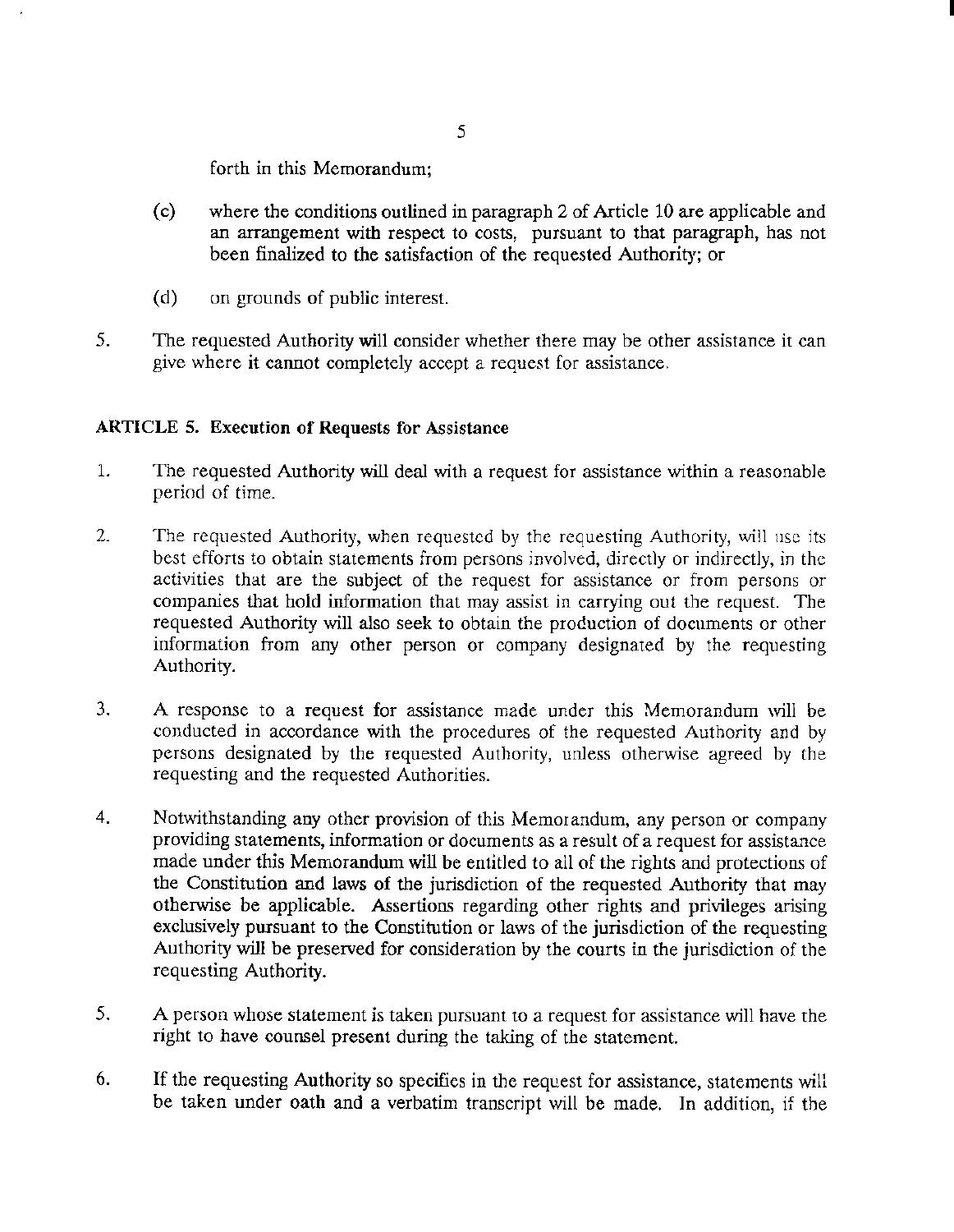requesting Authority so specifies in the request for assistance, and subject to the approval of the requested Authority, a designated representative of the requesting Authority may be present when those statements are taken. Subject to approval by the requested Authority, that representative may prescribe specific questions to be asked, or may, if permitted by the applicable law of the jurisdiction of the requested Authority, ask questions directly of the person whose statement is to be taken.

I

## ARTICLE 6. Permissible Uses of Information

- 1. The requesting Authority may use the information furnished solely:
	- (a) for purposes stated in the request for assistance with respect to ensuring compliance with or enforcement of the laws and regulations specified in the request and related provisions; and
	- (b) for purposes within the general framework of the use stated in the request for assistance, including conducting a civil or administrative enforcement proceeding or assisting in a criminal prosecution or conducting any investigation related thereto for any general charge applicable to the violation of the laws and regulations specified in the request for assistance.
- 2. The requesting Authority will not use the information furnished for any purpose other than those stated in paragraph 1 of this Article unless it has first informed the requested Authority of its intention to use the information supplied for such other purpose and the requested Authority has not objected, within 15 business days, to such intended use of the information. The requested Authority may only oppose such other use in cases where it reasonably believes that such use would not be in the interests of the administration and enforcement of the laws and regulations of the jurisdiction of the requested Authority, or when the circumstances noted in paragraph 4 of Article 4 are applicable. If use of the information is opposed by the requested Authority, the Authorities will consult pursuant to Article 8 concerning the reasons for the refusal and the circumstances under which use of the information might otherwise be allowed. Where the requested Authority opposes such use, the information may be used only under the conditions imposed by the requested Authority.

## ARTICLE 7. Confidentiality of Requests

1. Except as contemplated by Article 6 and except for disclosures that are absolutely necessary to carry out a request for assistance, each Authority will keep confidential, to the extent permitted by law, all requests for assistance made under this Memorandum, the contents of such requests, and any other matters arising during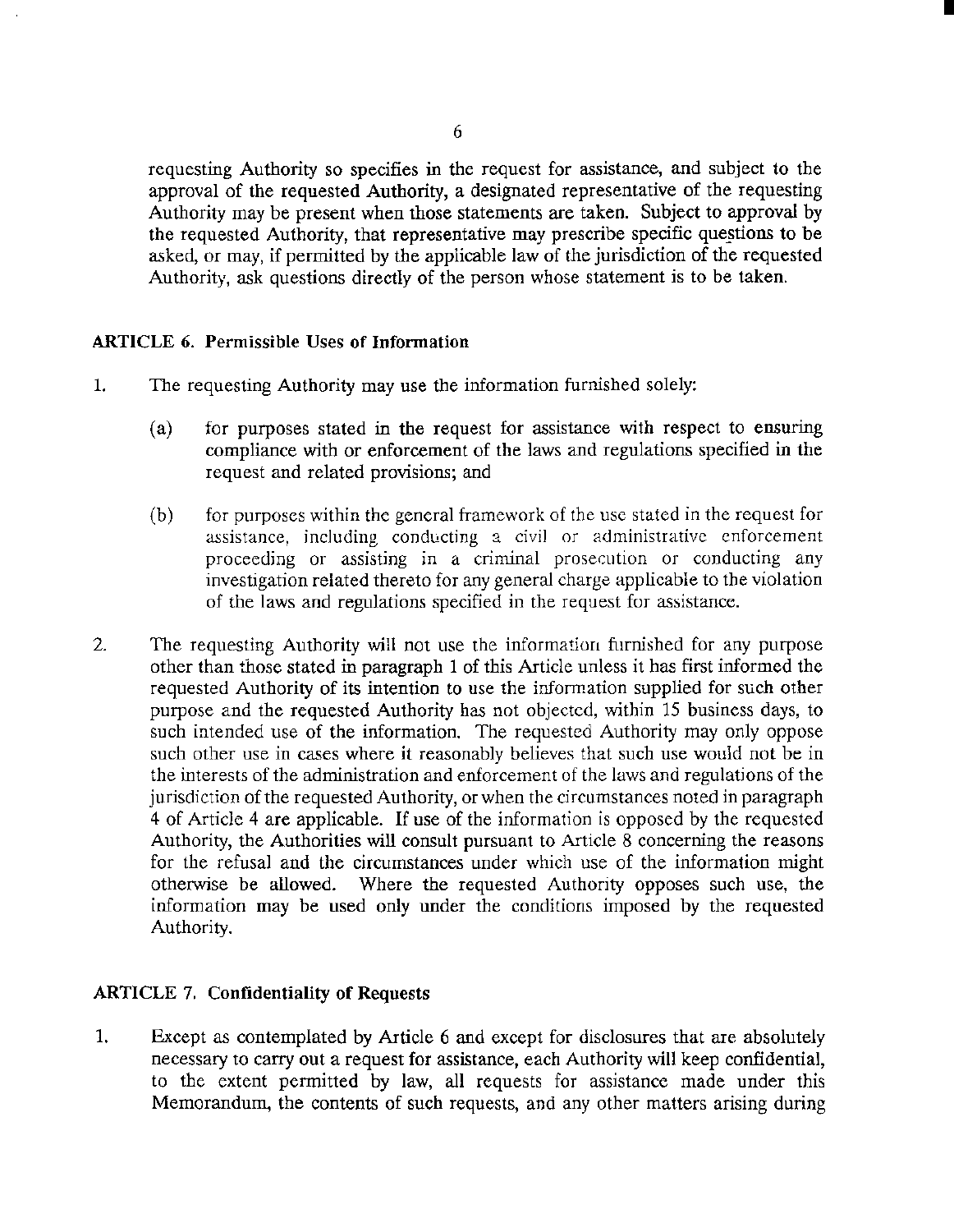the operation of this Memorandum of Understanding, including consultations between the Authorities. The requesting Authority will keep confidential, to the extent permitted by law, any information it receives pursuant to a request for assistance. Such confidentiality may be waived by the mutual agreement of the requesting and the requested Authority.

- 2. Except as contemplated by Article 6, the requesting Authority will not offer the information to, and will use its besr efforts to ensure that it is not obtained by, any other person or company. Where, however, the requesting Authority is not authorized to oppose the disclosure of information to a public authority, it will so inform the requested Authority, and will use its best efforts to ensure that the information is not used for any purpose other than those contemplated in Article 6, and is not disclosed to any other person or company. Unless otherwise agreed, if such information is obtained by any other person or company, the requesting Authority will use its best efforts to ensure that such information will not be used by that person or company in any way that involves disclosure to any other person or company.
- 3. The requesting Authority will notify the requested Authority of any legally enforceable demand for information prior to complying with such demand and will assert such appropriate legal exemptions or privileges with respect to such information as may be available.
- 4. When the requesting Authority has terminated the matter for which assistance has been requested under this Memorandum, it will promptly inform the requested Authority of such termination and will return to the requested Authority, upon any request made by that Authority and to the extent permitted by the law of the jurisdiction of the requesting Authority, all documents and copies of the information provided by the requested Authority not already disclosed in proceedings referred to in Article 6, and other material disclosing the contents of such documents, other than material that has been generated as part of the deliberative, investigative or internal analytical process of the requesting Authority, which may be retained.
- 5. Any document or any other material provided by the requested Authority in response to a request for assistance under this Memorandum and any other material disclosing its content, other than material that is generated as part of the deliberative, investigative or internal analytical process of the requesting Authority, will not become the property of the requesting Authority and must be redelivered, upon demand, to the requested Authority without delay, to the extent permitted by law, provided that the requested Authority may only make such a demand under this paragraph where it has reason to believe that the information has been or is likely to be disclosed or used other than as contemplated by Article 6.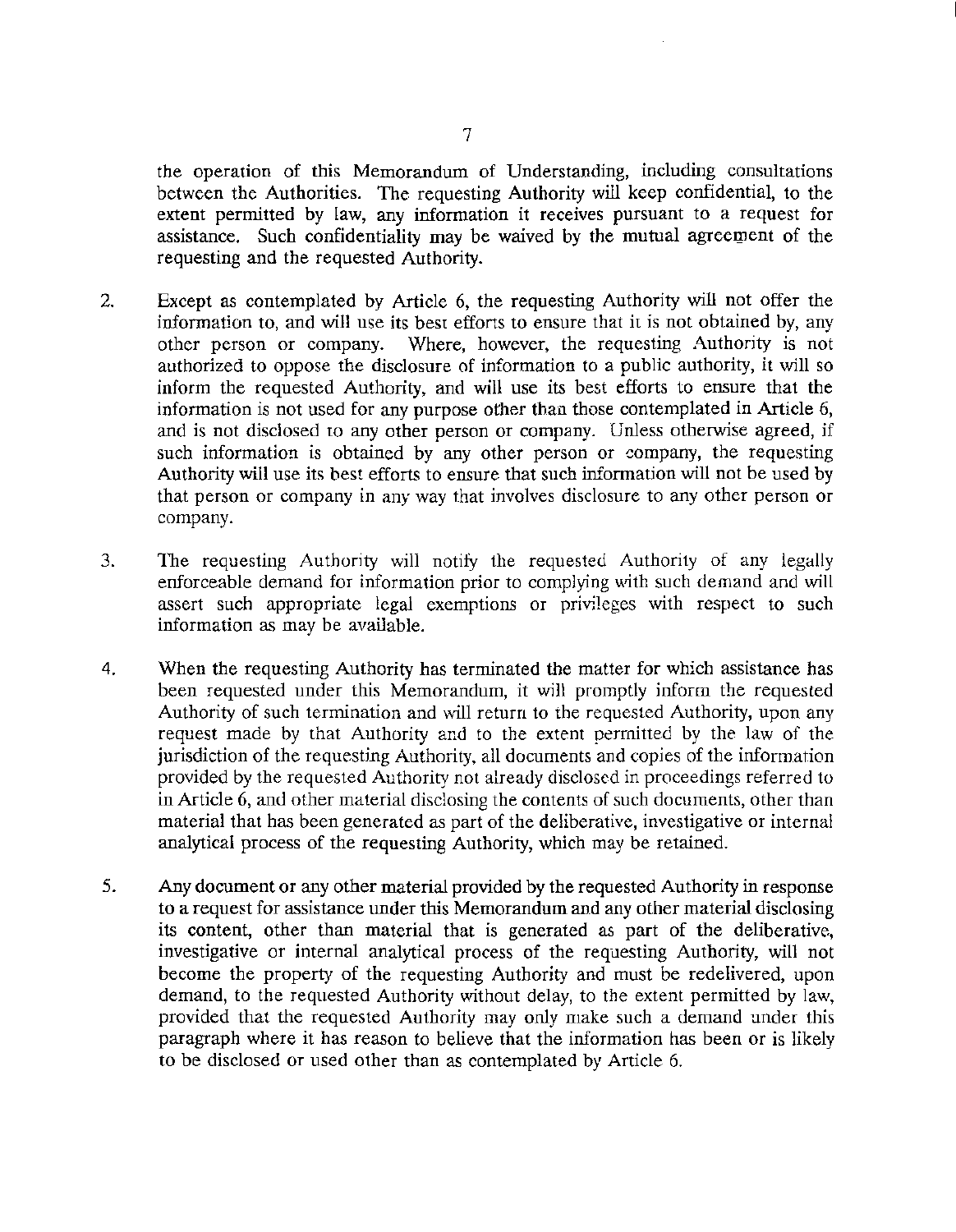### ARTICLE 8. Disputes **and** Consultations

- 1. The Authorities will keep the operation of this Memorandum under continuous review and will consult with a view to improving its operation and resolving any matters that may arise. In particular, the Authorities will consult upon request in the event of:
	- (a) a refusal by one Authority to comply with a request for information on the grounds set forth in paragraph 4 of Article 4; or
	- (b) a change in market or business conditions or in the legislation governing matters within the jurisdiction of an Authority, or any other difficulty which makes it necessary to amend or extend this Memorandum in order to achieve its purposes.
- 2. The Authorities may agree on such practical measures as may be necessary to facilitate the implementation of this Memorandum.
- 3. Where the specific conduct set out in the request for assistance may constitute a breach of a law or regulation in both the jurisdiction of the requested and the requesting Authority, the Authorities will consult in order to determine the most appropriate manner for each Authority to provide assistance.
- 4. Any of the conditiom of this Memorandum may be amended, relaxed or waived hy mutual agreement.

## ARTICLE 9. Unsolicited Assistance

1. To the extent permitted by the laws and regulations of its jurisdiction, each Authority will use reasonable efforts to provide the other Authority with any information it discovers which gives rise to a suspicion of a breach, or anticipated breach, of the laws and regulatiom of the jurisdiction of the other Authority, subject to compliance by that other Authority with any conditiom that would have been applicable had the information been provided pursuant to a request for assistance made under this Memorandum.

### ARTICLE 10. Costs of Investigation

1. Subject to paragraph 2 of this Article, all costs and other disbursements incurred by the requested Authority in connection with the execution of requests for assistance will be the responsibility of and for the account of the requested Authority.

I